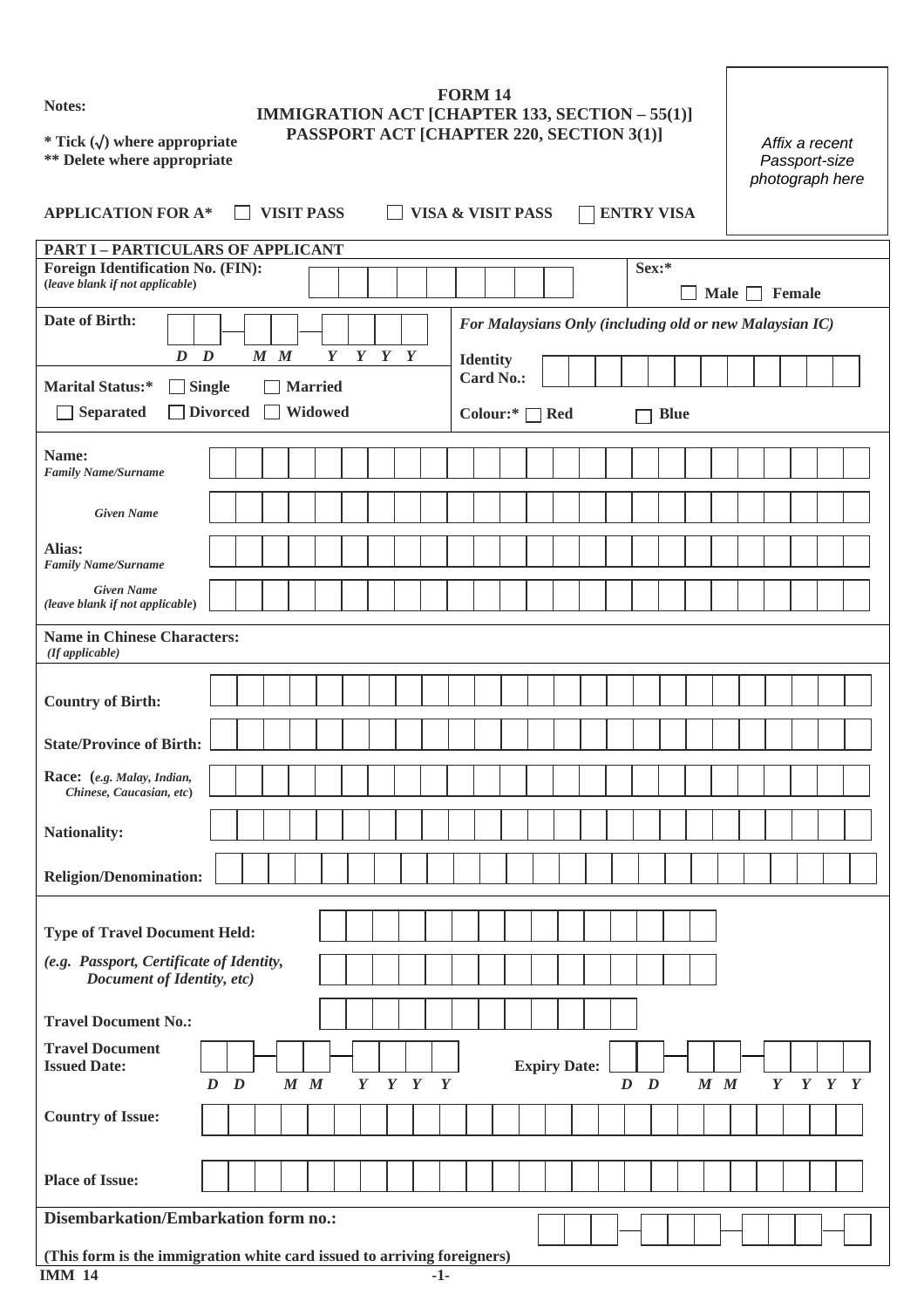## **THIS FORM IS ISSUED FREE**

| <b>PART I</b> (continued)                                                                                                                                                              |                                                              |  |  |  |  |  |  |  |
|----------------------------------------------------------------------------------------------------------------------------------------------------------------------------------------|--------------------------------------------------------------|--|--|--|--|--|--|--|
| <b>Address in Singapore</b><br><b>Block/House No.:</b>                                                                                                                                 | <b>Floor No.:</b><br><b>Postal Code:</b><br><b>Unit No.:</b> |  |  |  |  |  |  |  |
|                                                                                                                                                                                        |                                                              |  |  |  |  |  |  |  |
|                                                                                                                                                                                        |                                                              |  |  |  |  |  |  |  |
| <b>Street Name:</b>                                                                                                                                                                    | Tel No:                                                      |  |  |  |  |  |  |  |
| <b>Building Name:</b>                                                                                                                                                                  |                                                              |  |  |  |  |  |  |  |
| <b>Address in Country of Origin</b>                                                                                                                                                    |                                                              |  |  |  |  |  |  |  |
| <b>Country of Origin:</b>                                                                                                                                                              |                                                              |  |  |  |  |  |  |  |
|                                                                                                                                                                                        |                                                              |  |  |  |  |  |  |  |
| <b>State/Province of Origin:</b>                                                                                                                                                       |                                                              |  |  |  |  |  |  |  |
|                                                                                                                                                                                        |                                                              |  |  |  |  |  |  |  |
|                                                                                                                                                                                        |                                                              |  |  |  |  |  |  |  |
| <b>PART II-OTHER DETAILS</b>                                                                                                                                                           |                                                              |  |  |  |  |  |  |  |
| Occupation:                                                                                                                                                                            |                                                              |  |  |  |  |  |  |  |
|                                                                                                                                                                                        |                                                              |  |  |  |  |  |  |  |
| <b>Highest Academic/Professional Qualifications Attained:</b>                                                                                                                          |                                                              |  |  |  |  |  |  |  |
| <b>Purpose of visit:</b>                                                                                                                                                               |                                                              |  |  |  |  |  |  |  |
| Period of Visa/Visit Pass/Visa & Visit Pass Applied For:                                                                                                                               |                                                              |  |  |  |  |  |  |  |
|                                                                                                                                                                                        |                                                              |  |  |  |  |  |  |  |
| <b>Singapore Citizen</b><br><b>Nationality of Spouse:*</b><br>Singapore Permanent Resident                                                                                             |                                                              |  |  |  |  |  |  |  |
| <b>Others (Please Specify)</b>                                                                                                                                                         |                                                              |  |  |  |  |  |  |  |
| List countries in which applicant has resided for one year or more during the last 5 years.                                                                                            | <b>Period of Stay</b>                                        |  |  |  |  |  |  |  |
| Country<br><b>Address</b><br>From<br>T <sub>0</sub>                                                                                                                                    |                                                              |  |  |  |  |  |  |  |
|                                                                                                                                                                                        |                                                              |  |  |  |  |  |  |  |
|                                                                                                                                                                                        |                                                              |  |  |  |  |  |  |  |
|                                                                                                                                                                                        |                                                              |  |  |  |  |  |  |  |
|                                                                                                                                                                                        |                                                              |  |  |  |  |  |  |  |
|                                                                                                                                                                                        |                                                              |  |  |  |  |  |  |  |
|                                                                                                                                                                                        |                                                              |  |  |  |  |  |  |  |
|                                                                                                                                                                                        |                                                              |  |  |  |  |  |  |  |
| <b>PART III - ANTECEDENT OF APPLICANT *</b>                                                                                                                                            |                                                              |  |  |  |  |  |  |  |
| Yes<br>N <sub>0</sub><br>(a) Have you ever been refused entry into or deported from any country, including Singapore?                                                                  |                                                              |  |  |  |  |  |  |  |
| (b) Have you ever been convicted in a court of law in any country, including Singapore?<br>Yes<br>N <sub>0</sub>                                                                       |                                                              |  |  |  |  |  |  |  |
| Yes<br>N <sub>0</sub><br>(c) Have you ever been prohibited from entering Singapore?                                                                                                    |                                                              |  |  |  |  |  |  |  |
| N <sub>0</sub><br>Yes<br>(d) Have you ever entered Singapore using a different passport or name?<br>If any of the answer is "YES", please furnish details on a separate sheet of paper |                                                              |  |  |  |  |  |  |  |